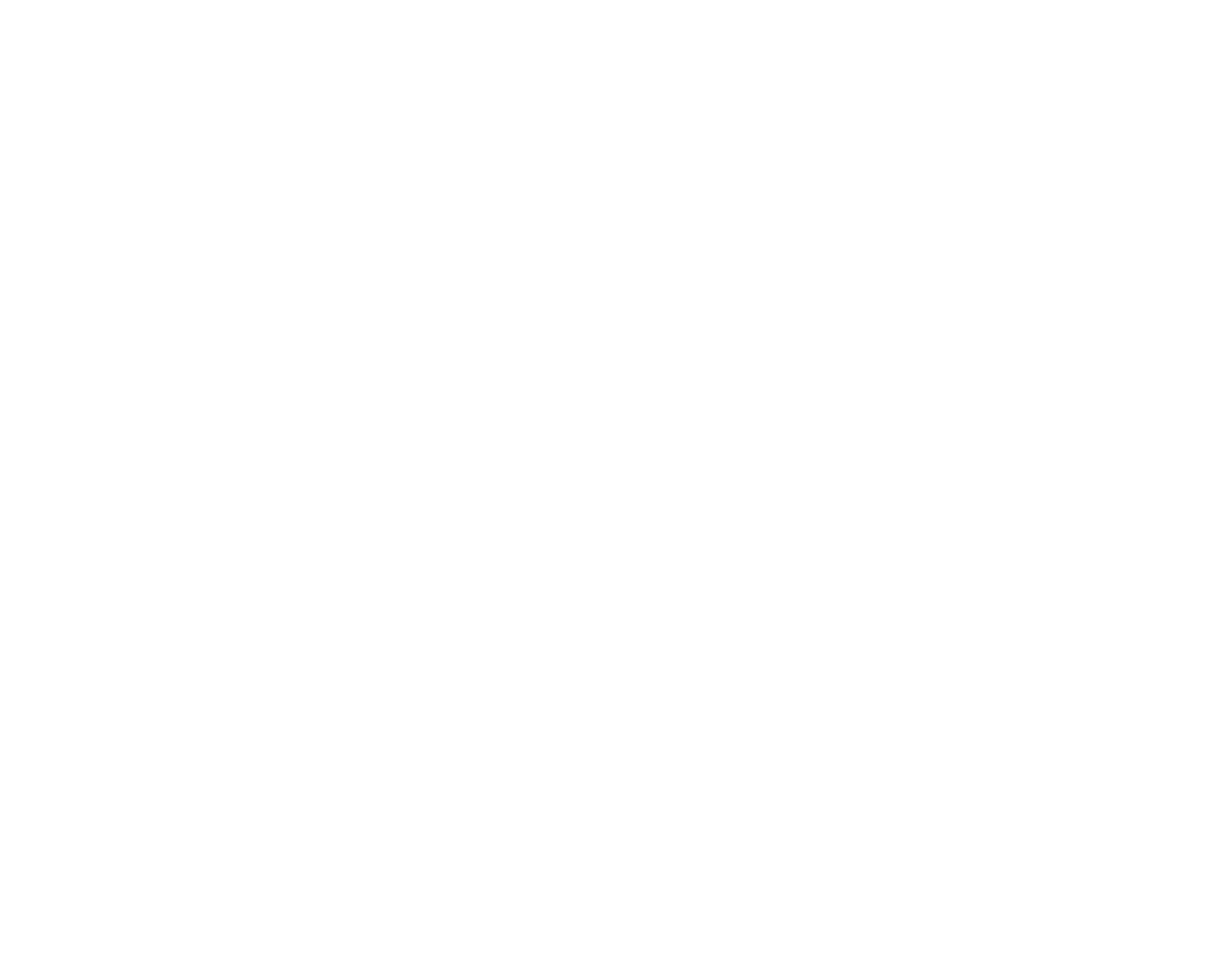# USE THE QUICK ACCESS TOOL BAR E **以っぺい目取 ※ 火曲甲固固口当当品品·** • Add your most used actions here My favorites: **Table functions Inserting pictures Changing color palettes**

- **Alignment tool**
- Crop tool
- Reposition below the ribbon for easier access

## USE KEYBOARD SHORTCUTS

| $Ctrl$ -Enter = page break                                         | $Ctrl-P = Print$                    |
|--------------------------------------------------------------------|-------------------------------------|
| $Shift-Enter = line break$                                         | $Ctrl-S = Save$                     |
| $Ctrl-A = Select All$                                              | $Ctrl-F = Find$                     |
| $Ctrl-X = Cut (think "scissors")$                                  | $Ctrl-H = Replace$                  |
| $Ctrl-C = Copy (of course)$                                        | $Ctrl-Z = Undo$                     |
| $Ctrl-V = Vaste$ (well, paste, but it's easy to remember this way) | $Ctrl$ = Show/Hide formatting marks |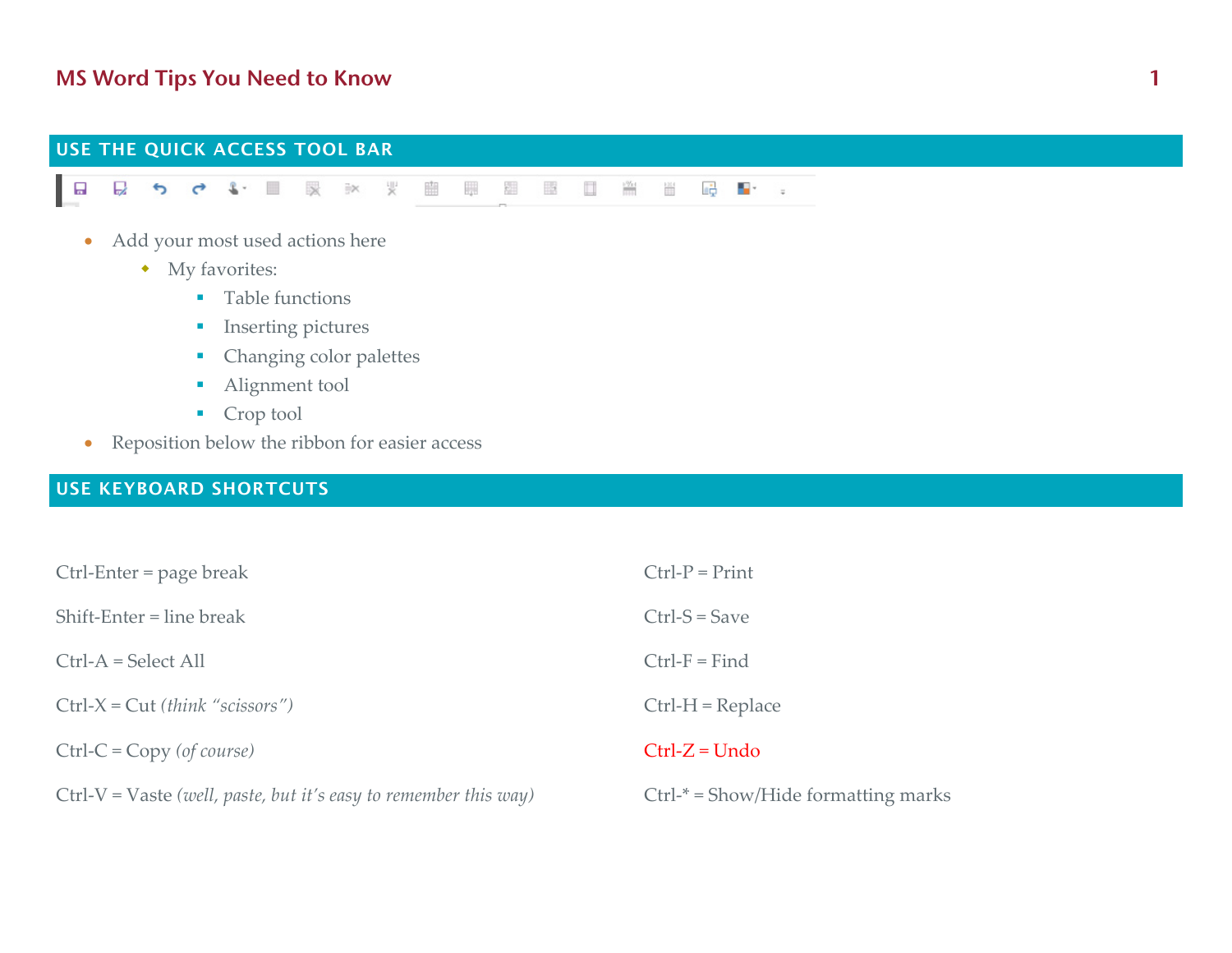#### HOME RIBBON

|                             |                   | FILE HOME INSERT DESIGN PAGELAYOUT REFERENCES MAILINGS REVIEW VIEW                                                                                                                                                                                                                                                                                                                                                                                                                              |  |  |  | DYMO Label |           | <b>ACROBAT</b> |  |                                                                                                                                                                                                                                                                                                                                                                                                                                                                              | Nelson, Ann - O                                   |
|-----------------------------|-------------------|-------------------------------------------------------------------------------------------------------------------------------------------------------------------------------------------------------------------------------------------------------------------------------------------------------------------------------------------------------------------------------------------------------------------------------------------------------------------------------------------------|--|--|--|------------|-----------|----------------|--|------------------------------------------------------------------------------------------------------------------------------------------------------------------------------------------------------------------------------------------------------------------------------------------------------------------------------------------------------------------------------------------------------------------------------------------------------------------------------|---------------------------------------------------|
| <b>A</b><br><br>Paste<br>   | Palatino Linotype | <b>B</b> $I$ $\sqcup$ $\cdot$ abs $x_2$ $x^2$ $\bigwedge \cdot \frac{dy}{dx}$ $\cdot$ $\bigwedge \cdot \cdot \cdot$ $\bigwedge \cdot \cdot \cdot$ $\bigwedge \cdot \cdot \cdot$ $\bigwedge \cdot \cdot \cdot \cdot$ $\bigwedge \cdot \cdot \cdot$ $\bigwedge \cdot \cdot \cdot \cdot$ $\bigwedge \cdot \cdot \cdot \cdot$ $\bigwedge \cdot \cdot \cdot \cdot$ $\bigwedge \cdot \cdot \cdot \cdot \cdot$ $\bigwedge \cdot \cdot \cdot \cdot \cdot$ $\bigwedge \cdot \cdot \cdot \cdot \cdot$ $\$ |  |  |  |            |           |                |  | $\sqrt{11}$ of $\overline{A}$ as $\frac{1}{2}$ $\overline{E}$ $\overline{E}$ $\overline{E}$ $\overline{E}$ $\overline{E}$ $\overline{E}$ $\overline{E}$ $\overline{E}$ $\overline{E}$ $\overline{E}$ $\overline{E}$ $\overline{E}$ $\overline{E}$ $\overline{E}$ $\overline{E}$ $\overline{E}$ $\overline{E}$ $\overline{E}$ $\overline{E}$ $\overline{E}$ $\overline{E}$<br>   1 Normal    1 No Spac Heading 1 Heading 2 Title Subtitle Subtle Em Emphasis Intense E Strong | i <sup>n</sup> ⊪ Find ▼<br>$rac{ab}{4ac}$ Replace |
| Format Painter<br>Clipboard |                   |                                                                                                                                                                                                                                                                                                                                                                                                                                                                                                 |  |  |  |            | Paragraph |                |  | Styles                                                                                                                                                                                                                                                                                                                                                                                                                                                                       | Select -<br>Editing                               |

## *Change your default settings*

Choose "All documents based on the Normal Template."

| Font                                                                        | 7       | $\times$     |
|-----------------------------------------------------------------------------|---------|--------------|
| Font<br>Advanced                                                            |         |              |
|                                                                             |         |              |
| Font:<br>Font style:                                                        | Size:   |              |
| Palatino Linotype<br>Regular                                                | 11      |              |
| <b>Regular</b><br>Open Sans Extrabold<br>$\mathcal{N}_n$<br>۸               | 8       |              |
| <b>Italic</b><br><b>Orator Std</b><br><b>Bold</b><br><b>Packard Antique</b> | 9<br>10 |              |
| <b>Bold Italic</b><br><b>Palace Script MT</b>                               | 11      |              |
| Palatino Linotype                                                           | 12      | v            |
| Underline style:<br>Underline color:<br>Font color:                         |         |              |
| Automatic<br>Automatic<br>(none)<br>✓                                       |         | $\checkmark$ |
| <b>Effects</b>                                                              |         |              |
| Strikethrough<br><b>Small caps</b>                                          |         |              |
|                                                                             |         |              |
| All caps<br>Double strikethrough                                            |         |              |
| Hidden<br>Superscript                                                       |         |              |
| Subscript                                                                   |         |              |
| Preview                                                                     |         |              |
|                                                                             |         |              |
| Palatino Linotype                                                           |         |              |
| This is a TrueType font. This font will be used on both printer and screen. |         |              |
|                                                                             |         |              |
|                                                                             |         |              |
|                                                                             |         |              |
| OK<br>Set As Default<br>Text Effects                                        |         | Cancel       |
|                                                                             |         |              |

| <b>Indents and Spacing</b> |                  | <b>Line and Page Breaks</b>                                                                                                                                                                                                                                                 |              |  |
|----------------------------|------------------|-----------------------------------------------------------------------------------------------------------------------------------------------------------------------------------------------------------------------------------------------------------------------------|--------------|--|
| General                    |                  |                                                                                                                                                                                                                                                                             |              |  |
| Alignment:                 | Left             |                                                                                                                                                                                                                                                                             |              |  |
| Outline level:             | <b>Body Text</b> | Collapsed by default                                                                                                                                                                                                                                                        |              |  |
| Indentation                |                  |                                                                                                                                                                                                                                                                             |              |  |
| Left:                      | 0"               | Special:                                                                                                                                                                                                                                                                    | By:          |  |
| Right:                     | ÷<br>0.          | (none)                                                                                                                                                                                                                                                                      |              |  |
| Spacing<br>Before:         | 0 <sub>pt</sub>  | Line spacing:                                                                                                                                                                                                                                                               | At:          |  |
|                            |                  |                                                                                                                                                                                                                                                                             |              |  |
| After:                     | 6 <sub>pt</sub>  | Single                                                                                                                                                                                                                                                                      | $\checkmark$ |  |
|                            |                  | Don't add space between paragraphs of the same style                                                                                                                                                                                                                        |              |  |
| Preview                    |                  |                                                                                                                                                                                                                                                                             |              |  |
| Previous Paragraph         |                  | Previous Paragraph Previous Paragraph Previous Paragraph Previous Paragraph Previous<br>Paragraph Previous Paragraph Previous Paragraph Previous Paragraph Previous Paragraph<br>Sample Text Sample Text Sample Text Sample Text Sample Text Sample Text Sample Text Sample |              |  |
|                            |                  | Text Sample Text Sample Text Sample Text Sample Text Sample Text Sample Text Sample Text<br>Sample Text Sample Text Sample Text Sample Text Sample Text Sample Text<br>Following Paragraph Following Paragraph Following Paragraph Following Paragraph                      |              |  |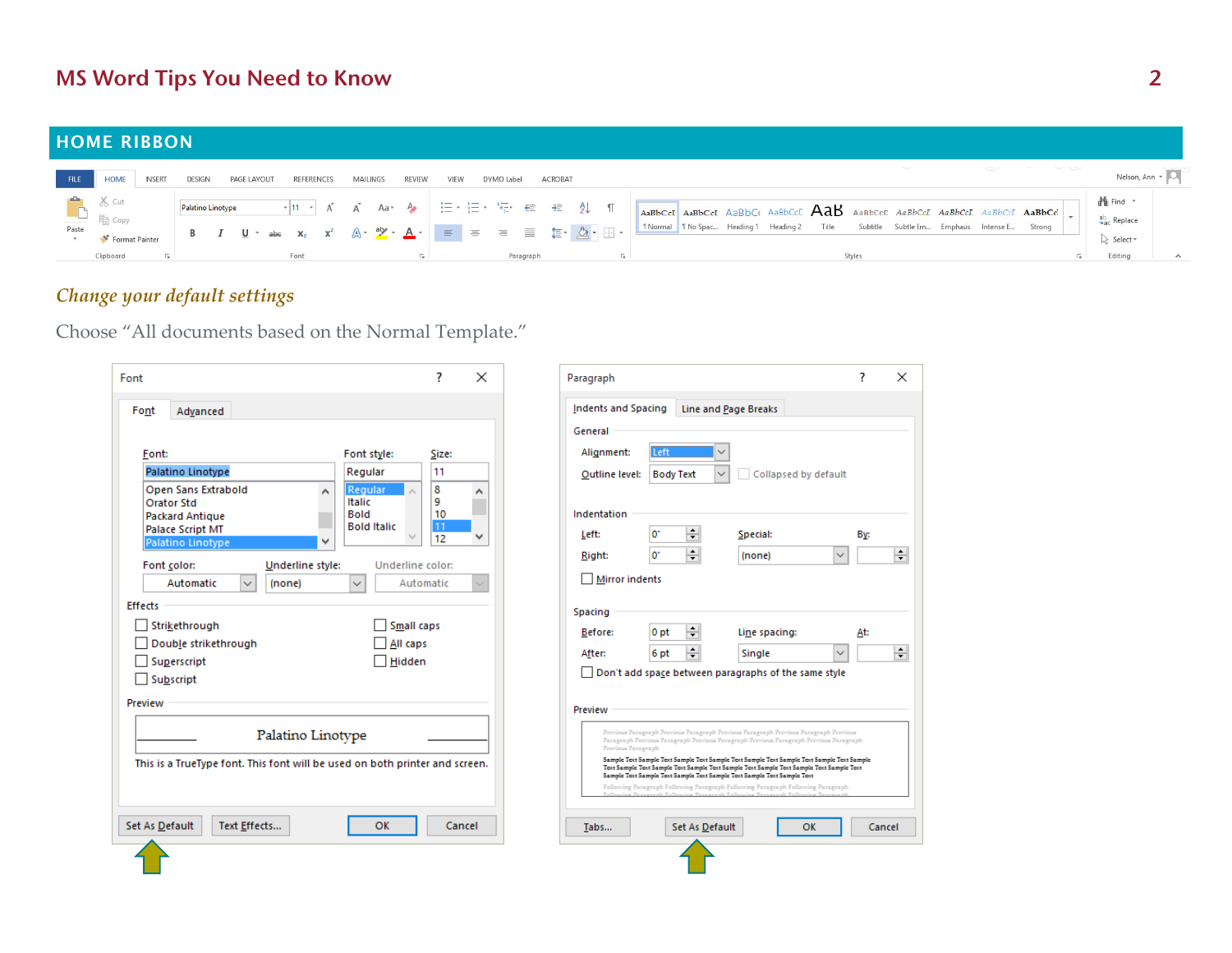| Styles                   | – ×           |
|--------------------------|---------------|
| Clear All                |               |
| <b>Book Title</b>        | a             |
| Emphasis                 | a             |
| Heading 1                | 1ia           |
| Heading 2                | 13            |
| Intense Emphasis         | a             |
| <b>Intense Quote</b>     | 1a            |
| <b>INTENSE REFERENCE</b> | a             |
| List Paragraph           | T             |
| No Spacing               | T             |
| Normal                   | T             |
| Ouote                    | 1a            |
| <b>Strong</b>            | ā             |
| Subtitle                 | $\mathbf{13}$ |
| Subtle Emphasis          | a             |
| <b>SUBTLE REFERENCE</b>  | a             |
| <b>Title</b>             | ffä           |
|                          |               |
|                          |               |
|                          |               |
| V Show Preview           |               |
| Disable Linked Styles    |               |

*Use Styles*

- Styles make it easier to keep your formatting consistent
	- To help consistency, do not use extra tabs, spaces, or enters to move text
		- **Add space before and after paragraphs to add space**
		- **Use indents and hanging indents**
		- **Use page and column breaks**
- $\bullet$ It's easier to change formatting
- 0 Styles are necessary for other functions, such as Table of Contents
- $\bullet$  Two types of styles
	- Paragraph: formats the entire paragraph
	- Character: formats only the characters you have selected. *These override the paragraph style.*

祖生学

Options...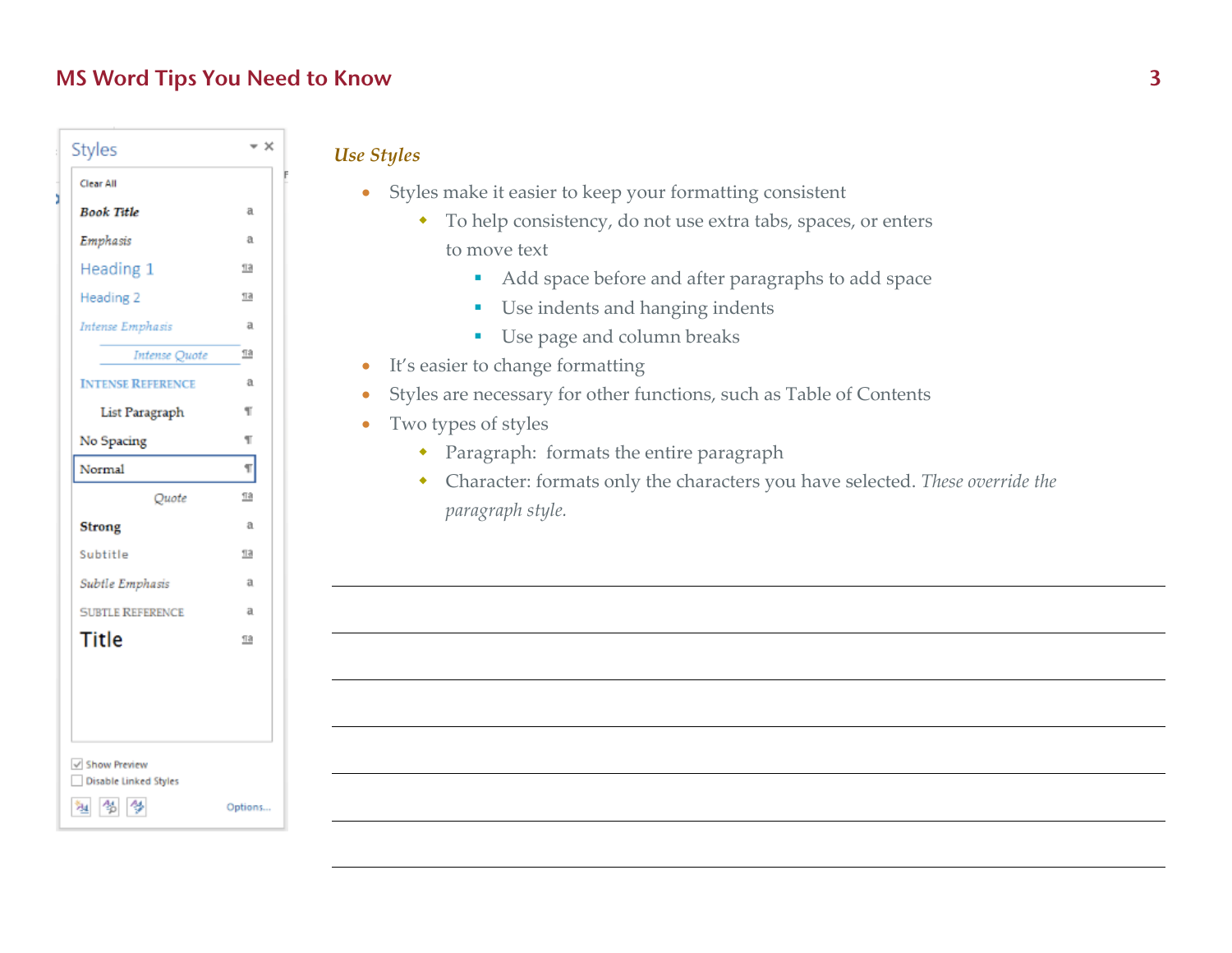#### DESIGN RIBBON



#### *Change your colors*

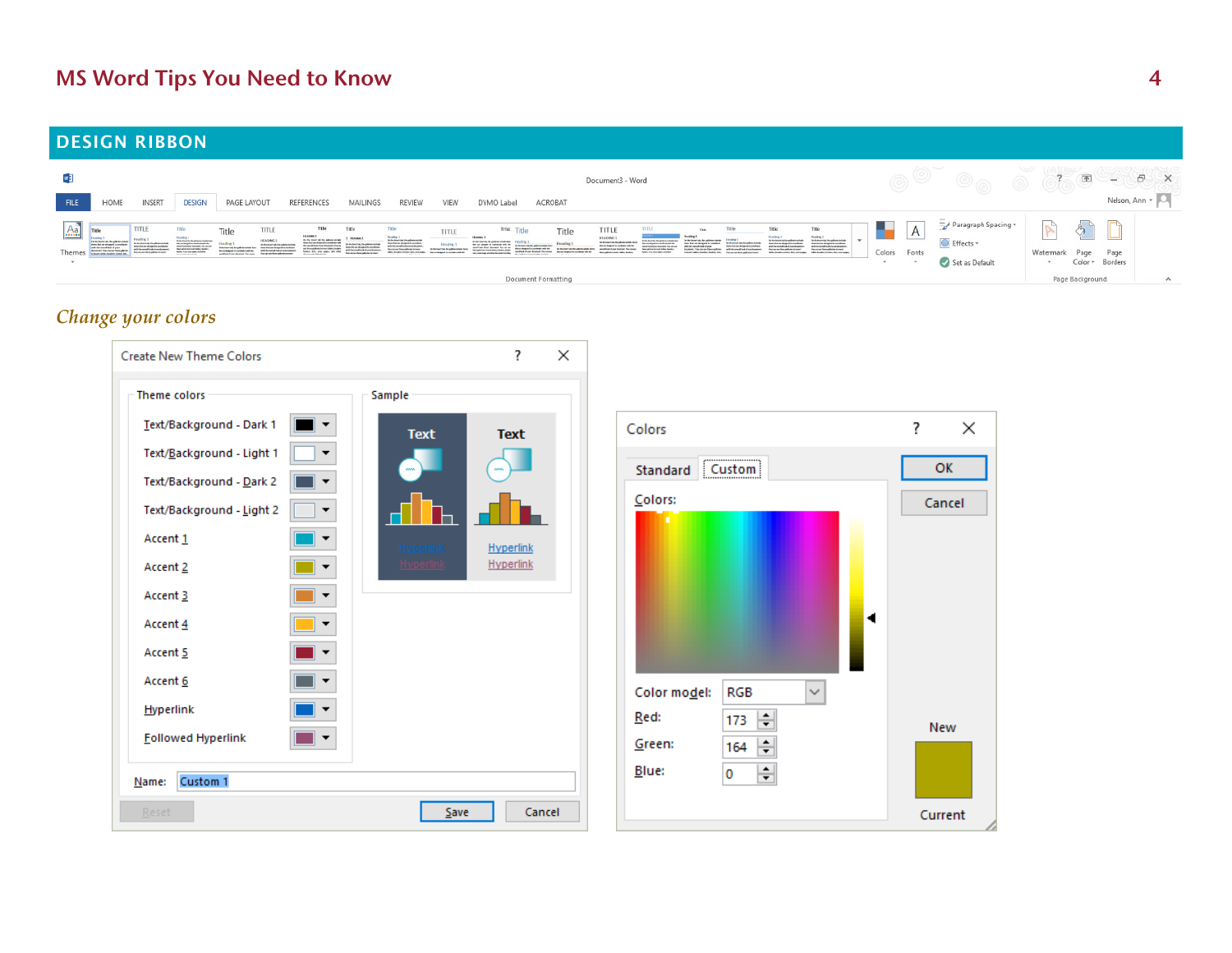#### INSERT RIBBON

|       |        | FILE HOME INSERT DESIGN PAGE LAYOUT<br><b>REFERENCES</b> | MAILINGS<br><b>REVIEW</b> | VIEW    | DYMO Label ACROBAT |       |          |                 |                                                                                                                                                                                                                                |                       | Nelson, Ann - |
|-------|--------|----------------------------------------------------------|---------------------------|---------|--------------------|-------|----------|-----------------|--------------------------------------------------------------------------------------------------------------------------------------------------------------------------------------------------------------------------------|-----------------------|---------------|
|       |        |                                                          |                           |         |                    |       |          |                 | BHERO DE COMPANIED DA ESSIGNATION TO                                                                                                                                                                                           |                       |               |
|       |        |                                                          |                           |         |                    |       |          |                 | Cover Blank Page Table Pictures Online Shapes SmartArt Chart Screenshot MyApps Wikipedia Online Hyperlink Bookmark Cross- Comment Header Footer Page Text Quick WordArt Drop ( The Open Total Page of The Open Total Page of T | Equation Symbol Embed | Flash         |
| Pages | Tables | <b>Illustrations</b>                                     |                           | Add-ins | Media              | Links | Comments | Header & Footer | Text                                                                                                                                                                                                                           | Symbols               | Flash         |

#### *Use tables for:*

- Merge file databases
- $\bullet$ Tables (of course)
- $\bullet$ Use tables instead of tabbed columns

| Table Heading 1 | Two | <b>Three</b> | Four |
|-----------------|-----|--------------|------|
|                 |     |              |      |
|                 |     |              |      |
|                 |     |              |      |
|                 |     |              |      |

#### *Insert:*

- $\bullet$ Pictures
- $\bullet$ Shapes
- $\bullet$ Hyperlinks
- $\bullet$ Headers/footers/page numbers
- $\bullet$ Text boxes
- Symbols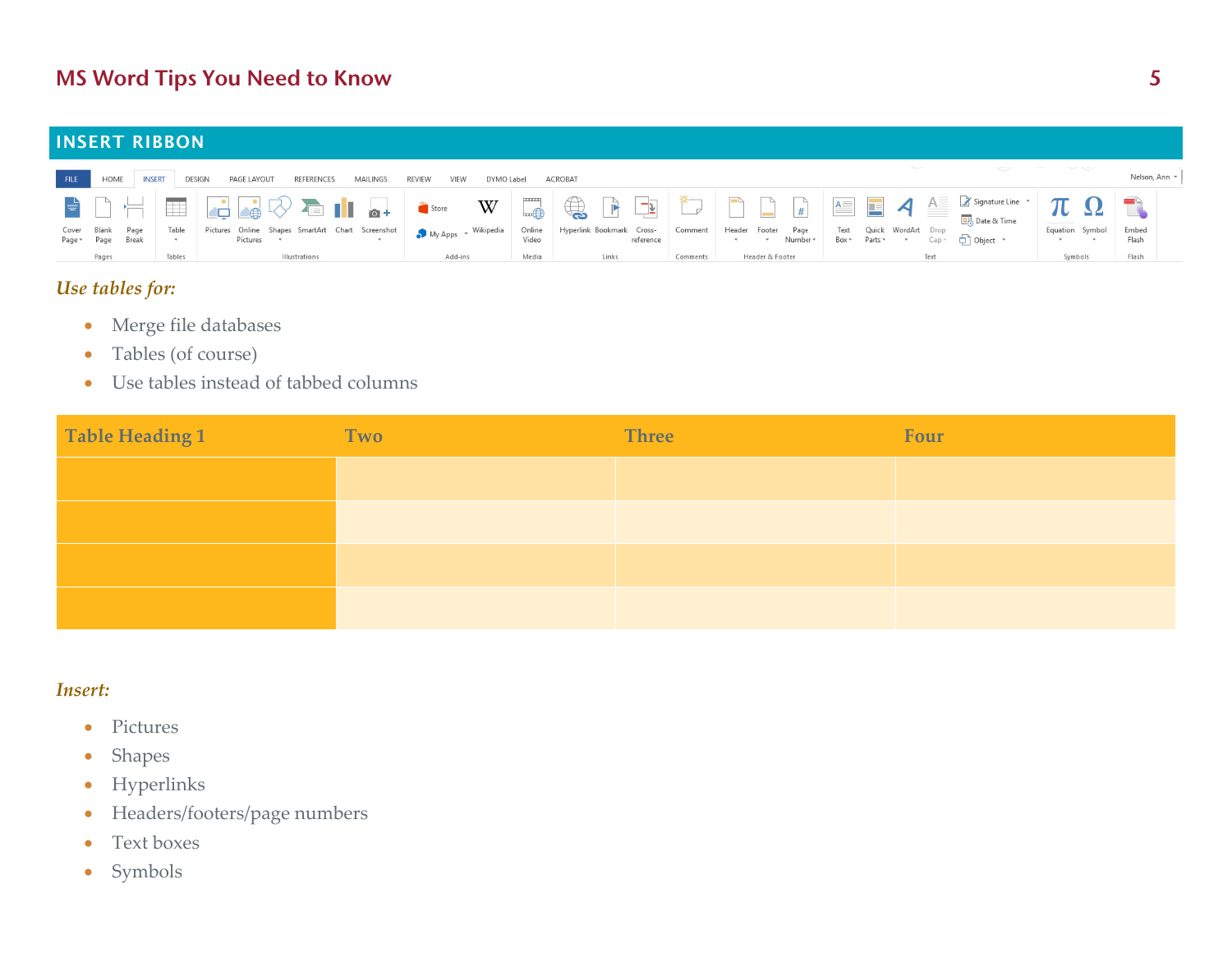#### PAGE LAYOUT RIBBON

| <b>FILE</b> | HOME                                 | INSERT                               | DESIGN<br>PAGE LAYOUT                                                                              | <b>REFERENCES</b>                                | <b>MAILINGS</b>                                                                  | REVIEW | VIEW                      | DYMO Label          | ACROBAT |                                                |                   |                                                        |
|-------------|--------------------------------------|--------------------------------------|----------------------------------------------------------------------------------------------------|--------------------------------------------------|----------------------------------------------------------------------------------|--------|---------------------------|---------------------|---------|------------------------------------------------|-------------------|--------------------------------------------------------|
|             | Margins Orientation<br>$\rightarrow$ | E<br>∣⊾<br>Size<br>Columns<br>$\sim$ | <b>Ereaks</b> *<br>Line Numbers -<br>$\mathrm{b}^\mathrm{B^-}_\mathsf{C}$ Hyphenation $\mathrm{v}$ | Indent<br>$0^*$<br>王 Left:<br>$E +$ Right: $0^*$ | Spacing<br>1 Before: 0 pt<br>$\Delta$<br>$\frac{1}{2}$ After:<br>$\mathcal{A}_1$ | 8 pt   | ia.<br>$\sim$<br>Position | Ë<br>Wrap<br>Text - | Bring   | $\overline{a}$<br>Send<br>Forward - Backward - | Selection<br>Pane | $\leftarrow$ Align $\sim$<br>idi Group ™<br>△ Rotate - |
|             |                                      | Page Setup                           | Гä.                                                                                                |                                                  | Paragraph                                                                        |        | Г <u>э</u>                |                     |         | Arrange                                        |                   |                                                        |

- Page setup
	- Use page and column breaks instead of spaces, tabs, or enters
- $\bullet$ Wrap text
- $\bullet$ Group objects
- Align tools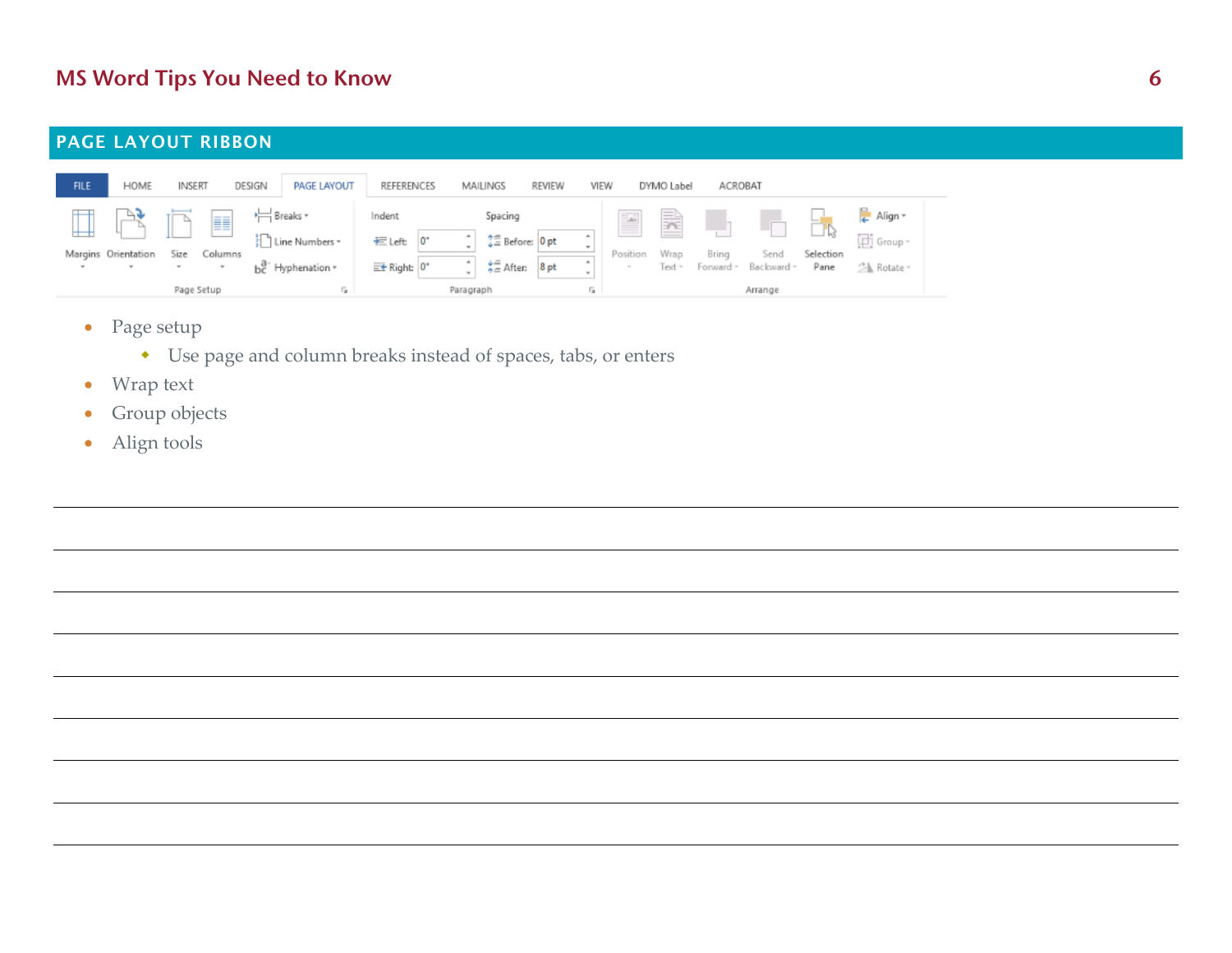#### REFERENCES RIBBON

| <b>FILE</b>                 | HOME                       | INSERT | DESIGN                   | PAGE LAYOUT                                                     | <b>REFERENCES</b>    | MAILINGS<br>REVIEW                             | VIEW                           | DYMO Label                                                                               | ACROBAT       |                             |                  |                                                |  |
|-----------------------------|----------------------------|--------|--------------------------|-----------------------------------------------------------------|----------------------|------------------------------------------------|--------------------------------|------------------------------------------------------------------------------------------|---------------|-----------------------------|------------------|------------------------------------------------|--|
| 国<br>Table of<br>Contents - | Add Text v<br>Update Table |        | AB<br>Insert<br>Footnote | <b>The Insert Endnote</b><br>AR Next Footnote *<br>- Show Notes | Insert<br>Citation - | Manage Sources<br>Style: APA<br>Bibliography * | 盛<br>____<br>Insert<br>Caption | nsert Table of Figures<br>$\overline{\phantom{a}}$<br>Update Table<br>그와 Cross-reference | Mark<br>Entry | nsert Index<br>Update Index | Mark<br>Citation | En Insert Table of Authorities<br>Update Table |  |
|                             | Table of Contents          |        |                          | Footnotes                                                       |                      | Citations & Bibliography                       |                                | Captions                                                                                 |               | Index                       |                  | Table of Authorities                           |  |

- $\bullet$ Table of contents *(you'll need to use styles)*
- $\bullet$ Footnotes/endnotes
- $\bullet$ • Insert auto numbering for tables, figures
- Caption photos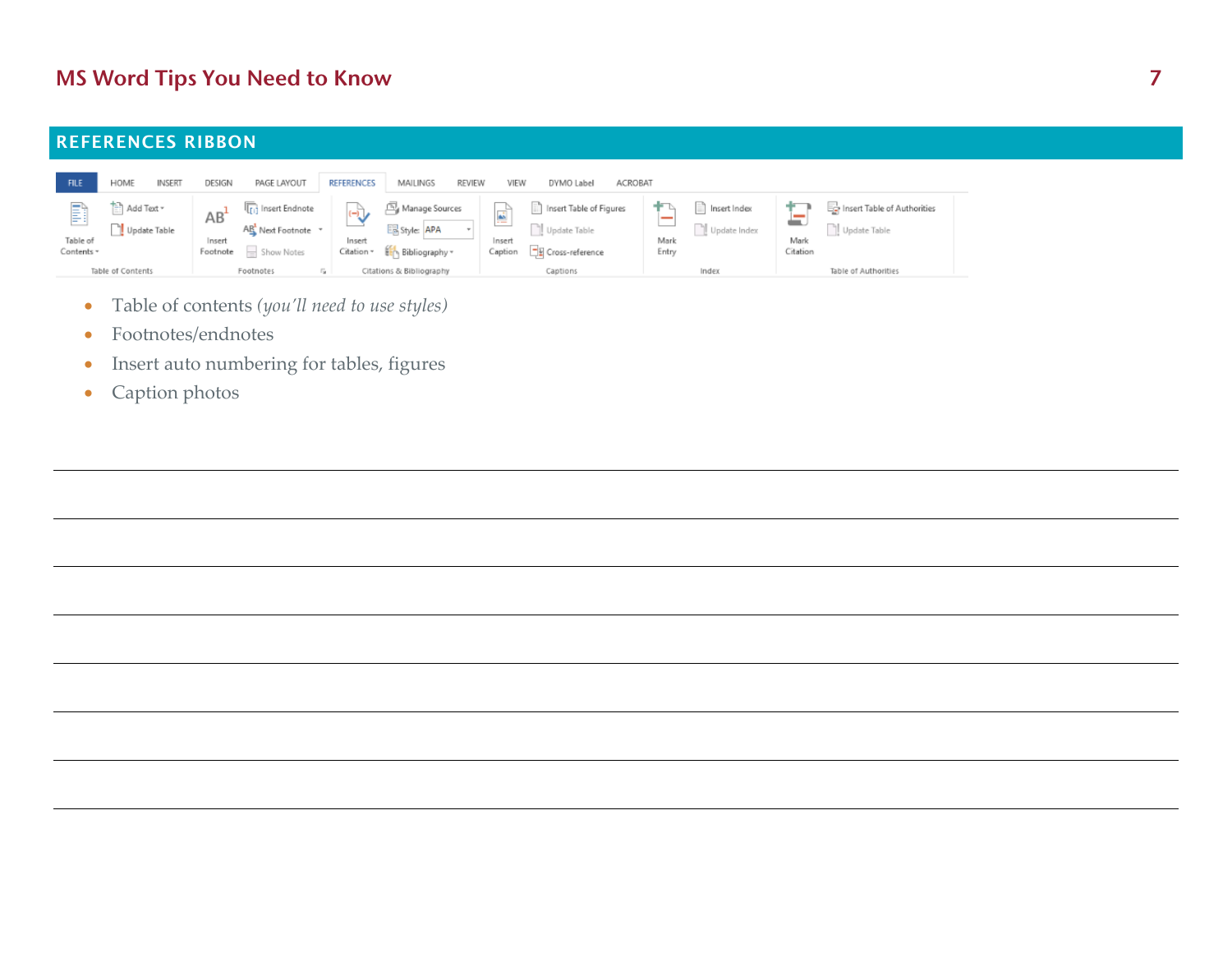#### MAILINGS RIBBON

| <b>FILE</b>             | HOME | INSERT     | DESIGN               | PAGE LAYOUT                                      |                         | REFERENCES | MAILINGS  |                                                         | <b>REVIEW</b><br>VIEW                         | DYMO Label                | ACROBAT                              |   |                         |                       |
|-------------------------|------|------------|----------------------|--------------------------------------------------|-------------------------|------------|-----------|---------------------------------------------------------|-----------------------------------------------|---------------------------|--------------------------------------|---|-------------------------|-----------------------|
| $=$<br>Envelopes Labels | Léi  | Start Mail | <b>IRC</b><br>Select | 财<br>Edit<br>Merge v Recipients v Recipient List | Ë<br>Merge Fields Block | Ħ          | Ë<br>Line | e<br>Highlight Address Greeting Insert Merge<br>Field - | 7 Rules v<br>무옥 Match Fields<br>Update Labels | «®»<br>Preview<br>Results | O Find Recipient<br>Check for Errors | н | r.<br>Finish &<br>Merge | Merge to<br>Adobe PDF |
| Create                  |      |            | Start Mail Merge     |                                                  |                         |            |           | Write & Insert Fields                                   |                                               |                           | Preview Results                      |   | Finish                  | Acrobat               |

- Print envelopes and envelopes
- $\bullet$  Use Mail merges for more than letters!
	- Merge to file labels
	- Merge emails
	- Merge a directory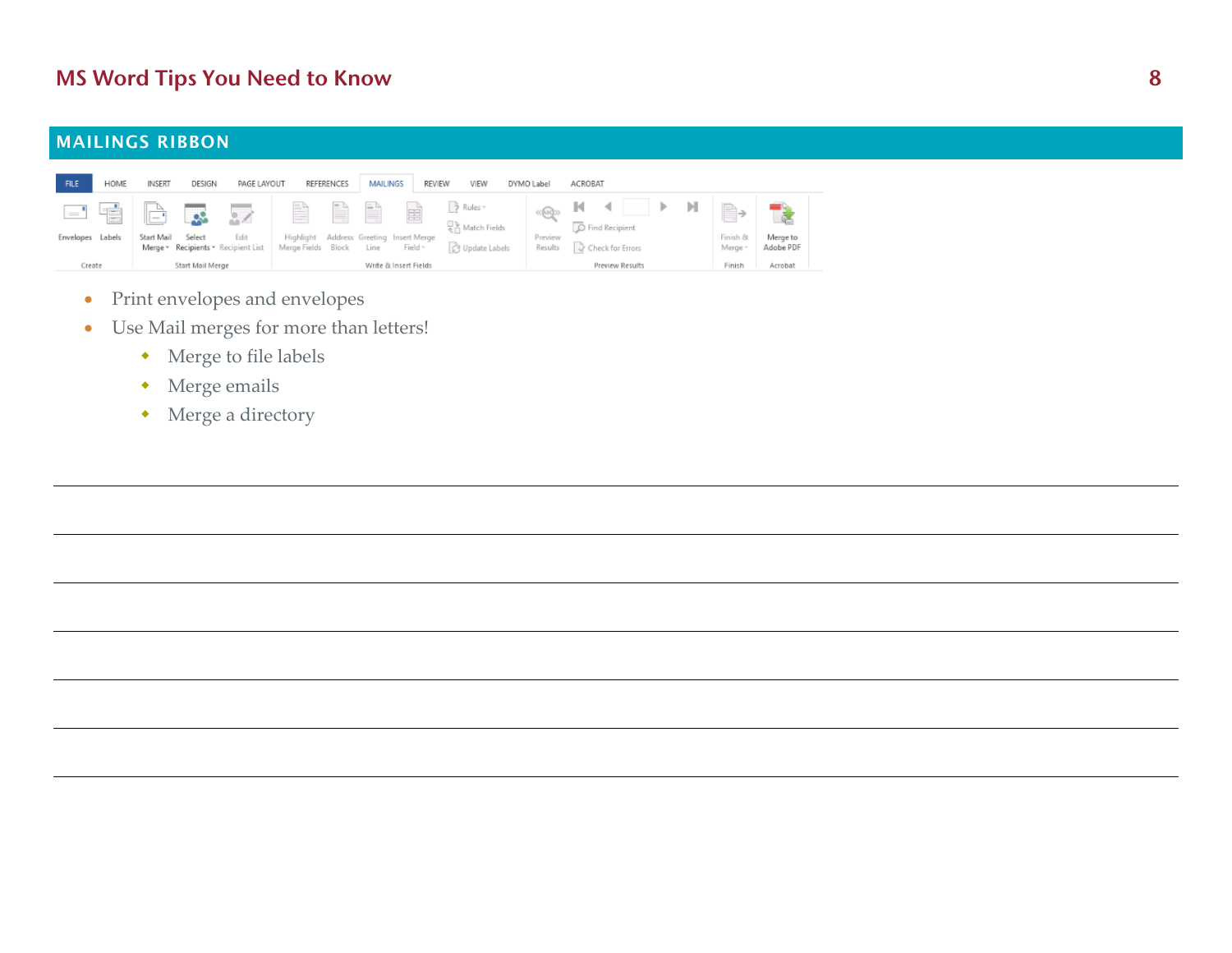### *Try Online Templates to save time and effort:*

- Calendars
- •Resumes
- •Flyers
- •Common forms
- •Invitations
- •Newsletters